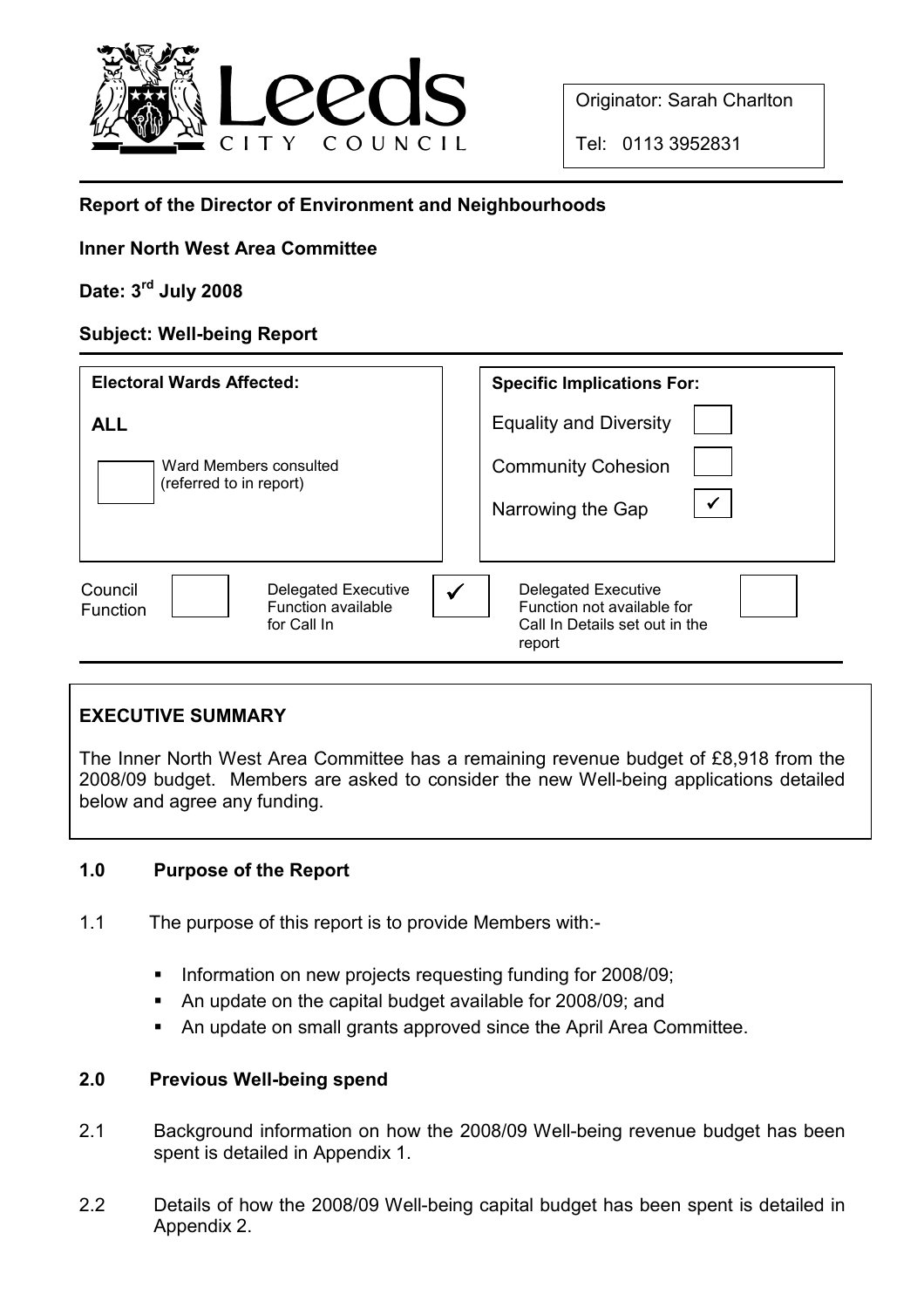## 3.0 Well-being Revenue Budget 2008/09

- 3.1 The revenue budget available for projects in 2008/09 has been calculated as follows:-
	- £210,920 (based on allocation from 2007/08)
	- £ 4,220 Inflationary increase for 2008/09
	- £ 855 remaining revenue budget from 2007/08

Total £215,995 for 2008/09.

#### 4.0 Projects seeking revenue funding 2008/09

4.1 Below is a summary of projects seeking funding, categorised by theme. There is a total of £8,918 revenue available to spend

| <b>Community Development</b>          |        |  |
|---------------------------------------|--------|--|
| <b>Kirkstall Festive Lights</b>       | £1,480 |  |
| <b>Children &amp; Young People</b>    |        |  |
| <b>Youth Mobile</b>                   | £6,000 |  |
| Feasibility consultation for Sandford | £2,500 |  |
| Road Play Area, Kirkstall             |        |  |
| <b>TOTAL</b>                          | £9,980 |  |

4.2 A summary of each project is detailed below:

### 4.2.1 Organisation: Leeds Lights

Project name: Kirkstall Festive Lights

### Amount requested: £1,480

Description: The project is to fund the hire of 10 festive lights to cover the two central traffic light junctions on the A65. Last year was the first year festive lights have been put up in Kirkstall and there was a very positive response from the local community.

### 4.2.2 Organisation: Youth Service

Project name: Youth Mobile

Amount requested: £6,000

Description: This application is to contribute towards the lease of the youth mobile bus that is used across the four inner north west wards. In the first two years the van and workers contacted and worked with in excess of a 1,000 young people. As staff develop their knowledge of how best to deliver services from this unit and young people become familiar with the style of service it is anticipated that this number will increase in 2008/09. Youth Service is making an application for £4,000 to the Youth Capital Fund for the fuel and insurance costs.

4.2.3 Organisation: Gilbert & Sandfords Residents Association **Project name:** Feasibility Consultation Sandford Road Play Area Amount requested: £2,000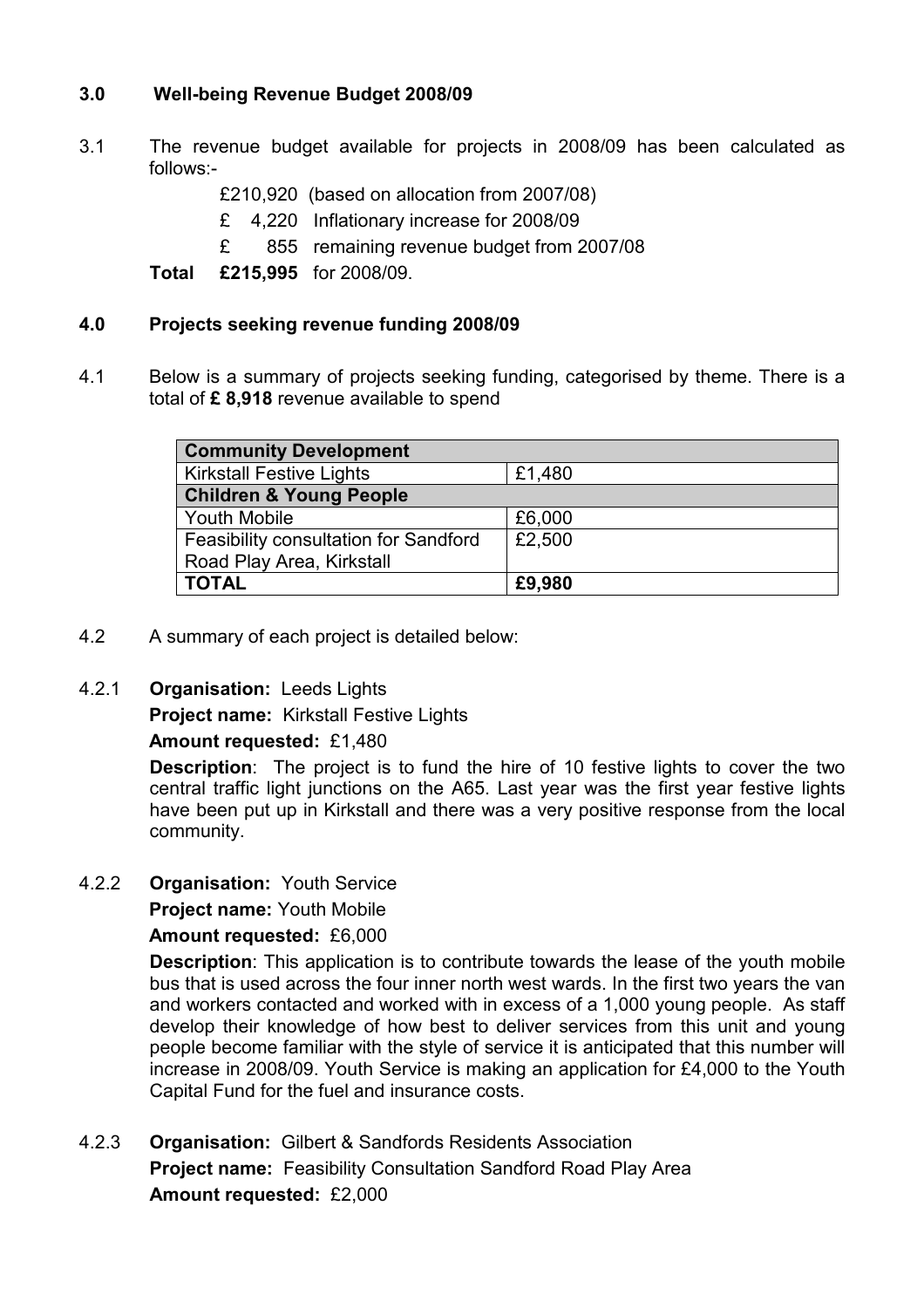Description: The Gilbert & Sandfords Residents Association are progressing the local aspiration to have a children's play area on Sandford road. There has been a play area on this site in the past but all equipment has now been removed. Parks & Countryside are supportive of the proposal and have requested that local consultation on the options for use of the greenspace and types of play equipment be carried out.

## 5.0 Projects seeking Capital funding

- 5.1 In 2007/08 Members agreed that Capital Well-being funding would be split to allow each ward a discreet allocation along with a central pot. The allocation for 2008/09, is £112,627. On this basis, ward allocations for 2008/09 are £20,000, with the remaining £32,627 in a central budget.
- 5.2 At the February Committee a number of capital applications were approved. The following table shows the capital available per ward and in the central budget for allocating in 2008/09.

| Area                  | <b>Funding Available</b> |
|-----------------------|--------------------------|
| Hyde Park & Woodhouse | £0                       |
| Headingley            | £0                       |
| Kirkstall             | £26,200                  |
| Weetwood              | £0                       |
| Central budget        | £0                       |

5.3 There have been no capital applications received.

## 6.0 Small grants

- 6.1 A total budget of £10,000 was agreed for small grants in 2008/09.
- 6.2 The following small grants have been approved since the February Area Committee:

| <b>Kirkstall Valley Primary School</b> | £500   |
|----------------------------------------|--------|
| Womens International Day               | £500   |
| <b>Celebrate Headingley</b>            | £486   |
| Leeds HMO Lobby - Headway              | £500   |
| <b>Hyde Park Community Shop</b>        | £500   |
| Leeds Irish Arts Foundation            | £500   |
| <b>Woodhouse Ridge Action Group</b>    | £500   |
| Little London Community Day            | £500   |
| Total                                  | £3,986 |